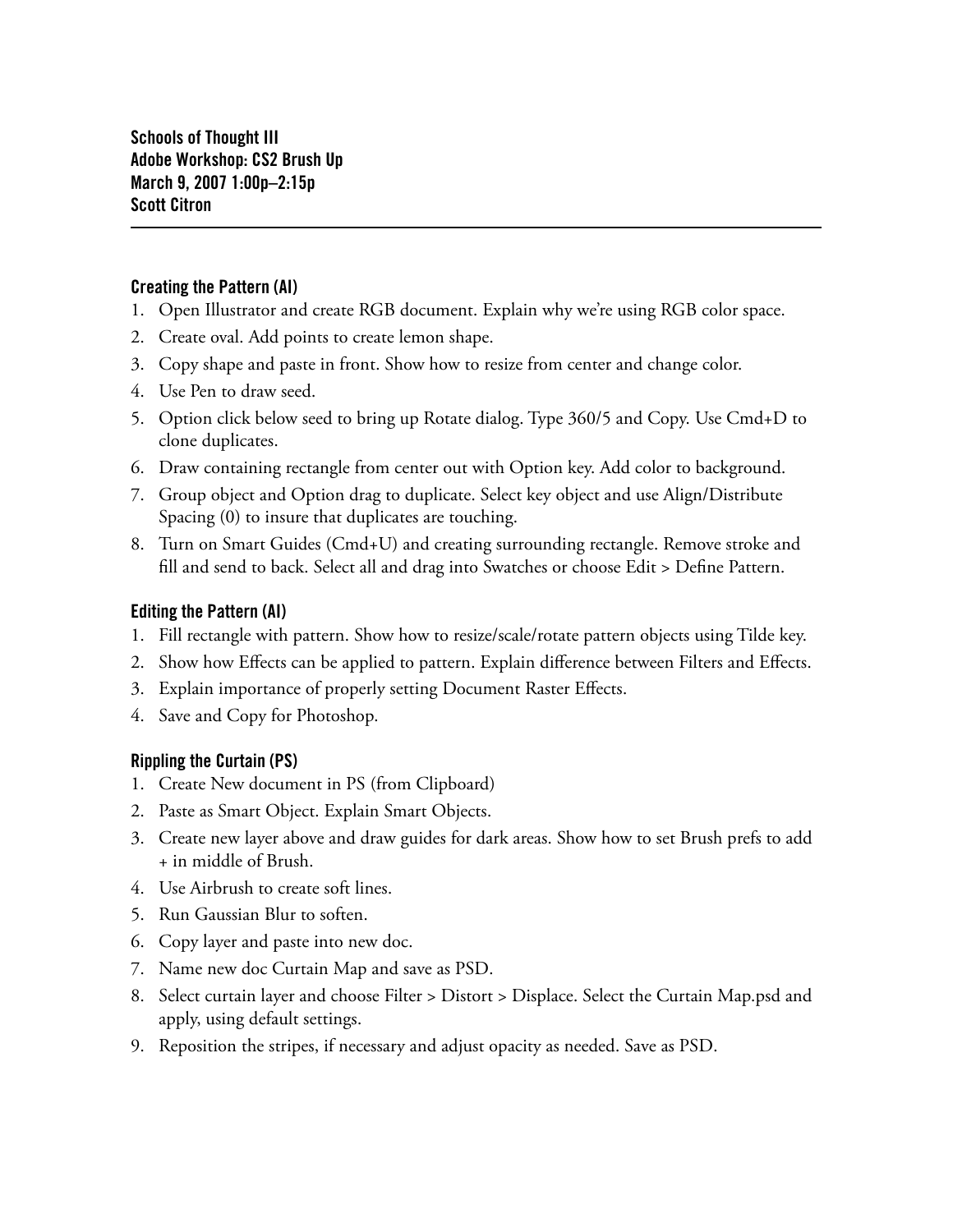### Putting it Together in InDesign

- 1. Create a new, two page InDesign document. Turn facing pages off.
- Go to Master page and use Create Guides to find the horizontal center of the page. 2.
- Place Curtain Map.psd on page and position for front panel. Crop as needed. 3.
- 4. Duplicate to create other side.
- Place black background behind curtains. 5.
- 6. Create 2007 type and any additional front copy.
- 7. Select curtains and apply drop shadows.
- 8. Return to AI and make 3D lemon.
- Place lemon in layout. 9.
- 10. Rotate SCD copy and place beneath logo.
- 11. Show how type can be edited in Story Editor
- 12. Place lemon pattern on inside, top panel.
- 13. Set type for bottom inside panel.
- 14. Show how OpenType has Proportional Oldstyle Figures.
- 15. Save and export as PDF.

Schools of Thought III Adobe Workshop: CS2 For Super-Power Users March 9, 2007 3:00p–4:15p Scott Citron

### Bridge Demo

- 1. Show Bridge features (UI, ratings, slideshow)
- 2. Show Batch rename.
- Show contact sheet. 3.
- 4. Show Place in PS/AI/ID.

### Canal Street Fix

- 1. Open file and create new layer.
- 2. Go to Vanishing Point and use Clone Stamp tool.
- Offend your friends. 3.

### 96th Street Fix

- 1. Open file. Float copy of background layer.
- 2. Select Filter > Distort > Lens Correction